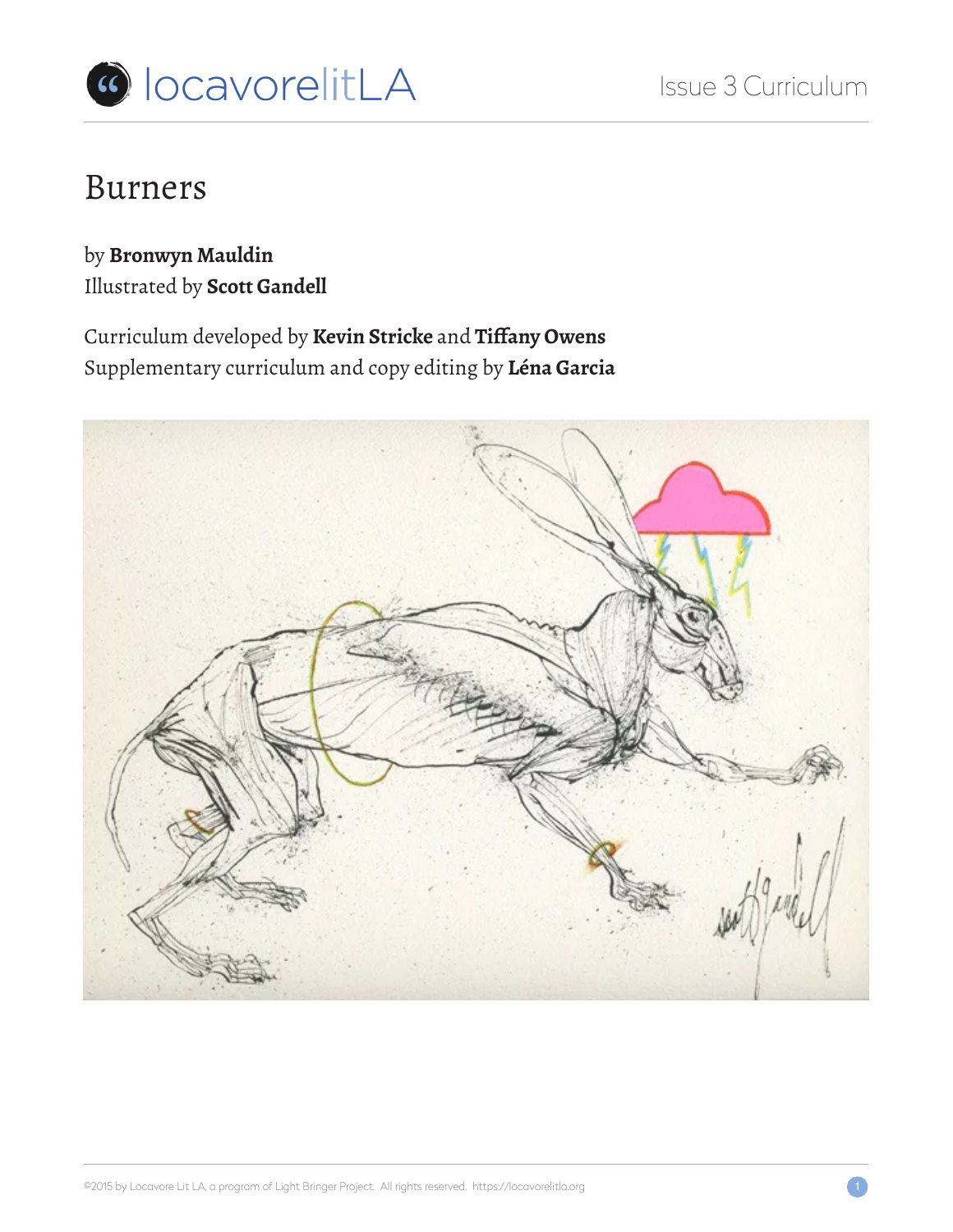

## **OVERVIEW**

# **Quick Glance 10 Points for Usage Guide**

| <b>Student Population</b>       |                                                                                                                                                                                                                      |
|---------------------------------|----------------------------------------------------------------------------------------------------------------------------------------------------------------------------------------------------------------------|
| Age/Grade Level Appropriateness | $\cdot$ Ages 14+<br>$\cdot$ Grades 9+                                                                                                                                                                                |
| Genre/s                         | * Urban<br>* Young adult<br>* Science fiction<br>* Dystopian future<br>* Los Angeles setting                                                                                                                         |
| Length                          | 6,115 words                                                                                                                                                                                                          |
| <b>Content Advisories</b>       | Recreational marijuana use; profanity                                                                                                                                                                                |
| One Sentence Summary            | A small band of young hackers in Los Angeles seek to disrupt<br>government corruption and corporate greed, bringing power<br>to the people $-$ literally $-$ by installing solar energy panels at<br>public schools. |

| <b>Lesson Planning</b>                  |                                                        |  |
|-----------------------------------------|--------------------------------------------------------|--|
| Topic/s                                 | Government corruption                                  |  |
|                                         | Corporate greed                                        |  |
|                                         | Injustice                                              |  |
|                                         | Poverty                                                |  |
|                                         | Fringe culture                                         |  |
|                                         | Use of disruptive technology                           |  |
|                                         | Anonymous hacking culture                              |  |
| Key Theme/s Overview                    | Survival                                               |  |
|                                         | Resilience                                             |  |
|                                         | Perseverance                                           |  |
|                                         | Hope                                                   |  |
|                                         | The haves and the have-nots                            |  |
| Historic Events / Time Period for Study | * Y2K phenomenon                                       |  |
|                                         | * Contemporary Los Angeles                             |  |
|                                         | * The rise of do it yourself/maker electronics culture |  |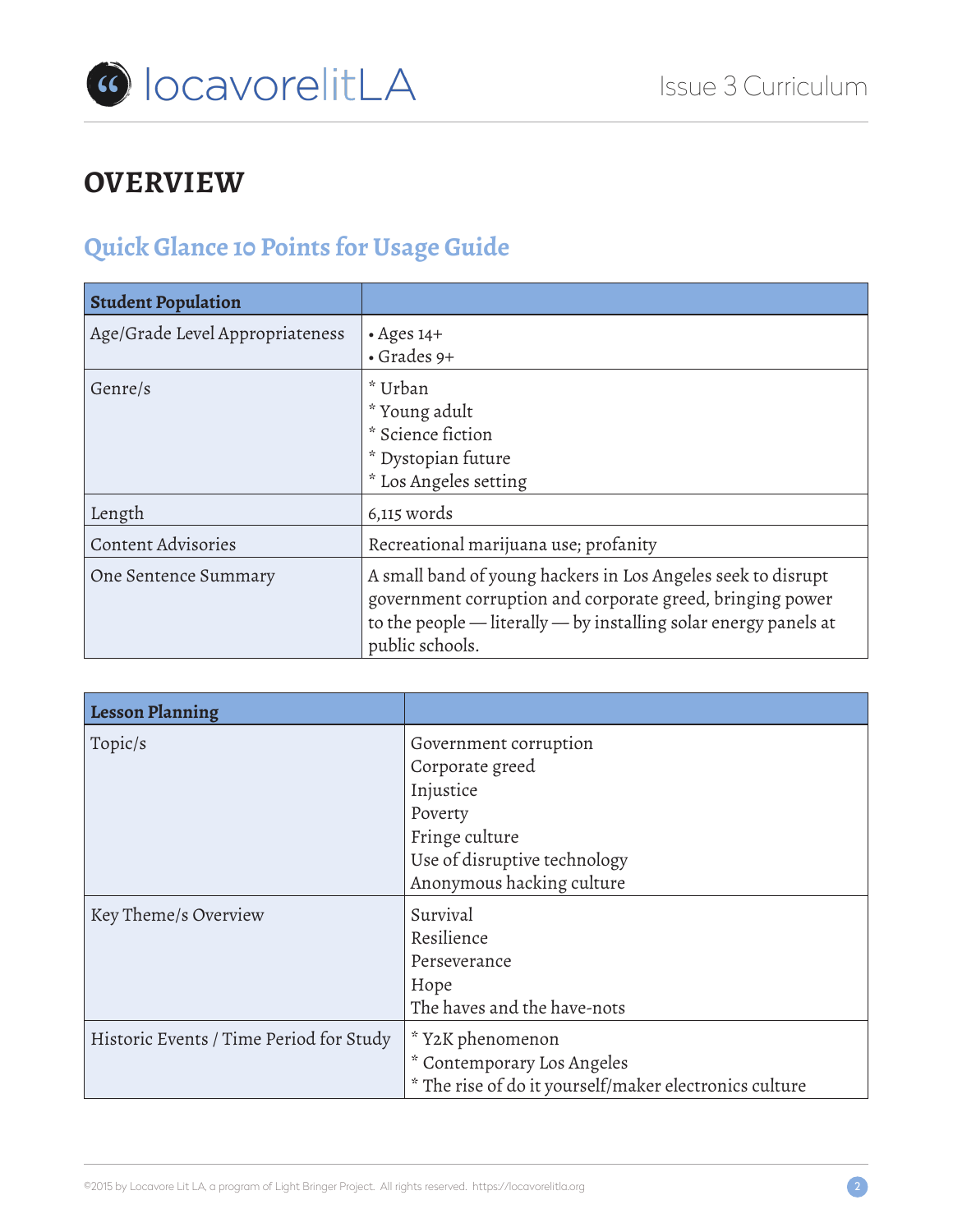

| <b>Lesson Planning</b>                      |                                                                                                                                                                                                                                                                                                                                                                                                                                                                                                        |  |
|---------------------------------------------|--------------------------------------------------------------------------------------------------------------------------------------------------------------------------------------------------------------------------------------------------------------------------------------------------------------------------------------------------------------------------------------------------------------------------------------------------------------------------------------------------------|--|
| Complementary Classic and Historic<br>Texts | City of Quartz: Excavating the Future of Los Angeles by<br>Mike Davis (non-fiction)<br>The Medium is the Message by Marshall McLuhan (non-fic-<br>tion)<br>Power grid article: http://abc30.com/news/power-theft-<br>forces-electricity-shutdown-at-fresno-apartment-during-<br>summer-heat/1403920/<br>1984 by George Orwell (fiction)<br>The Censors by Luisa Valenzuela (fiction)<br>Neuromancer by William Gibson (fiction)<br>Do Androids Dream of Electric Sheep? by Philip K. Dick<br>(fiction) |  |
| Author and Artists Information              | <b>Bronwyn Mauldin</b> is a Los Angeles author who uses a<br>variety of media to publish her work. This short story is an<br>excerpt from her current novel-in-progress.<br>Scott Gandell is a Los Angeles-based professional artist and<br>gallery owner.                                                                                                                                                                                                                                             |  |

| Key Common Core Standards<br>(found in detail following the<br>curriculum) | CCSS.ELA-LITERACY.SL.9-10.1, CCSS.ELA-LITERACY.SL.9-10.1.C,<br>CCSS.ELA-LITERACY.SL.9-10.1.D, CCSS.ELA-LITERACY.W.9-10.4,<br>CCSS.ELA-LITERACY.W.9-10.7, CCSS.ELA-LITERACY.L.9-10.4,<br>CCSS.ELA-LITERACY.L.9-10.4.A,CCSS.ELA-LITERACY.L.9-10.5,<br>CCSS.ELA-LITERACY.RL.9-10.1, CCSS.ELA-LITERACY.W.9-10.9,<br>CCSS.ELA-LITERACY.W.9-10.3, CCSS.ELA-LITERACY.W.9-10.3.A,<br>CCSS.ELA-LITERACY.W.9-10.3.D, CCSS.ELA-LITERACY.RH.9-<br>10.6, CCSS.ELA-LITERACY.SL.9-10.4, CCSS.ELA-LITERACY.SL.9-<br>10.2 |
|----------------------------------------------------------------------------|----------------------------------------------------------------------------------------------------------------------------------------------------------------------------------------------------------------------------------------------------------------------------------------------------------------------------------------------------------------------------------------------------------------------------------------------------------------------------------------------------------|
|----------------------------------------------------------------------------|----------------------------------------------------------------------------------------------------------------------------------------------------------------------------------------------------------------------------------------------------------------------------------------------------------------------------------------------------------------------------------------------------------------------------------------------------------------------------------------------------------|

### **Author Biography**

**Bronwyn Mauldin** is the author of the novel *Love Songs* of the Revolution and the short story collection The Streetwise Cycle. Mauldin is creator of *GuerrillaReads*, the online video literary magazine that takes literature to the streets (http://www.theatlantic.com/entertainment/archive/2016/01/taking-literature-to-the-streets/432558/). She is the past winner of The Coffin Factory (http://tweedsmag.org/ the-coffin-factory-issue-four/) (now Tweed's) magazine's Very Short Story Award. Mauldin's work has appeared in the Akashic Books web series Mondays Are Murder, Necessary Fiction, CellStories, and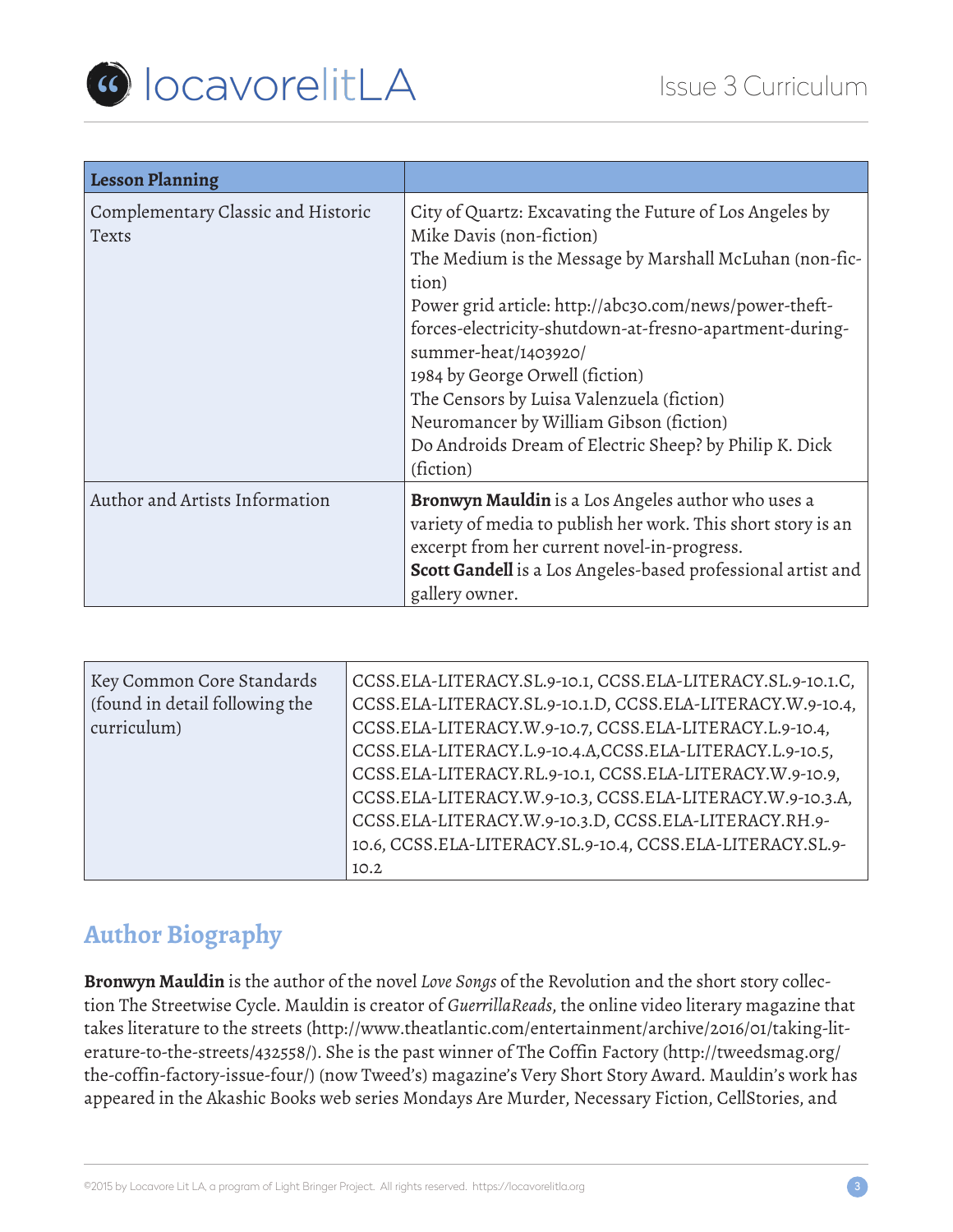

TNBBC, among other places. Mauldin has hosted Indymedia on Air on KPFK, the Los Angeles affiliate of the Pacifica Foundation. In September 2016, she was an artist-in-residence at Mesa Verde National Park.

## **Artist Biography**

**Scott Gandell** is a professional illustrator, printmaker, and an entrepreneur. He is a past president of The Society of Illustrators of Los Angeles and is an alumnus of Art Center College of Design in Pasadena. Scott's work has been published in magazines,newspapers, and books. His work has also been exhibited in galleries in the U.S. and Canada and has been acquired by clients and collectors worldwide.

# **SYNOPSIS**

In this near future science fiction story, Marcus seems to be an average young Angeleno struggling to get by, but his appearance and economic situation belie a cunning intellect and a strong sense of social responsibility. With a trusted team of colleagues, he works to override the systemic stranglehold that the government and corporations have placed on the people's access to reliable electricity. His most important tool is his knowledge of how to hack hardware and software systems, and his currency isblackmarket electronics. With these resources, he takes chances and wins small victories day in and day out.

# **CURRICULUM**

## **Pre-Reading & Themes Activity Options**

### **Topic**

Journaling:

Activity 1: Describe how you think the world will change in the next 20-50 years. What do you imagine will be the same? What will be different? Respond for 10-15 minutes.

Activity 2: How has the world changed since you were born? What innovations and devices have been developed in your lifetime or since the turn of the century? Write a 10-15 minute response. (Students may wish to investigate for a few minutes before beginning to answer this prompt.)

Five-Minute Quick Write: After reading the story, write a list or brainstorm a web or bubble diagram comparing and contrasting your vision in Activity 1 to the world described in "Burners." What similarities and what differences did you find?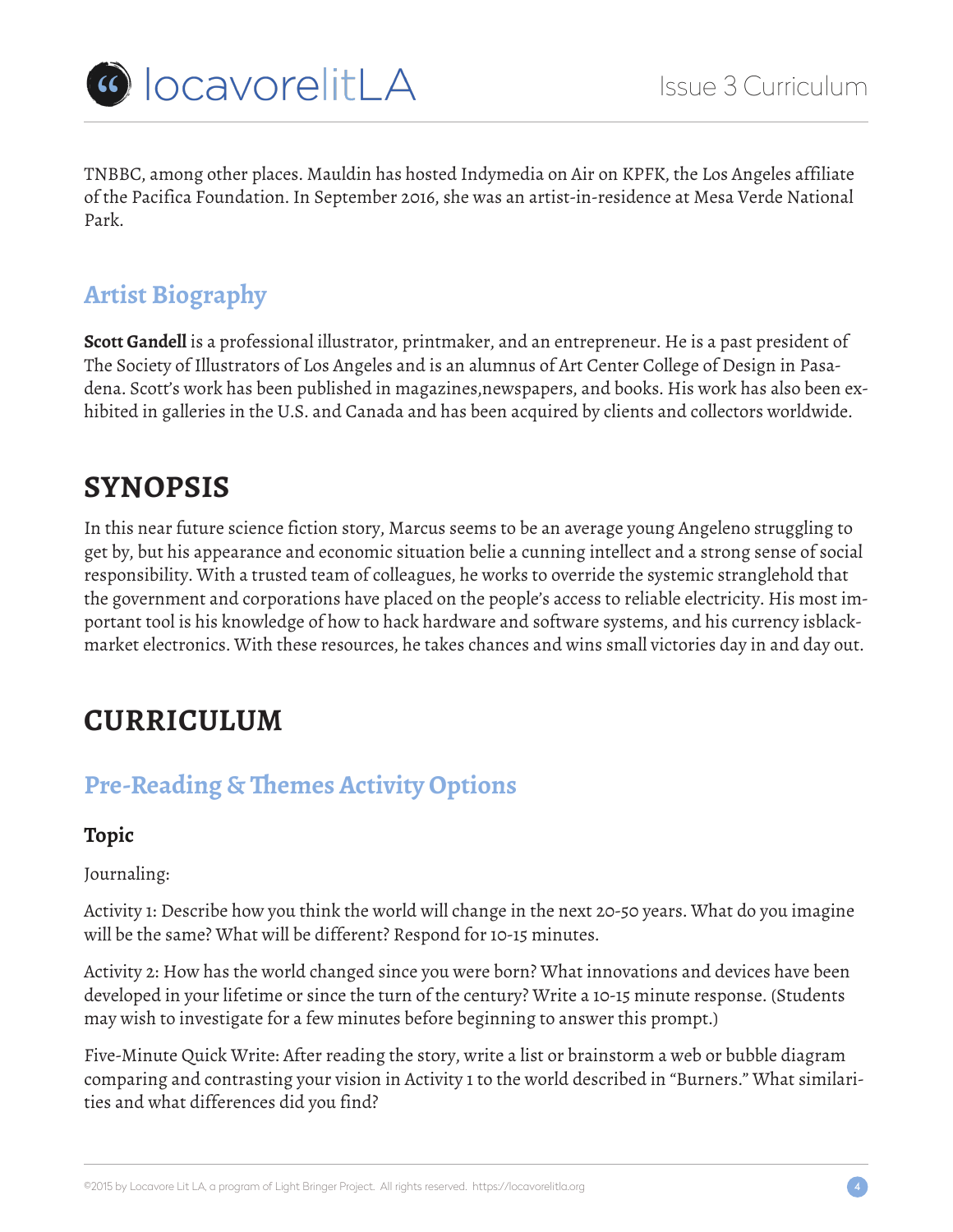

### **Main Ideas**

Discussion Activity 1: (10-15 minutes): Use Journaling Activity 1 as the basis for your discussion. Select two students to serve as scribes for the whole class. On a whiteboard, smartboard, or another medium visible to all students, chart their ideas and identify those that are similar and shared by many classmates. In a short discussion, talk about why these ideas are the most common. What does this say about our collective vision of the future? What might this suggest about us as a class or as a society?

Research and Discussion Activity 2: (30 minutes): In teams of two to three students, research the following:

What is a corporation?

What is the role and function of corporations in society versus the role of government?

How should those two institutions be different and separate?

Name some large U.S. or international corporations. How much influence do they have over our culture and society? Provide examples.

After researching these questions, take another few minutes to address the following question in conversation with classmates: Do corporations or government wield too much power in our society? Explain why or why not. (This can also be done as an informal, editorial-type writing exercise.)

Discussion Activity 3: Following the journaling sessions, conduct a classroom debate about how much government should or should not limit the activities of corporations.

### **Passage-Specific Themes**

Read this passage from "Burners." Then discuss the questions below as a class or in a journaling exercise:

Vance Elementary would have been the fifteenth school the Autonomous Fuel Cell collective had taken off the public electrical grid. What was left of the public grid, anyway. Most people had power for 24 hours on most days. Then there would come the days when the lights across a chunk of the city would go out. Maintenance issues, Chase Edison always said. Old infrastructure that needed repairs. Repairs that would take a few days before they could round up the materials and skilled workers needed. It seemed like lately, the patchworks of blackouts and brownouts were happening more often, and the power stayed out longer.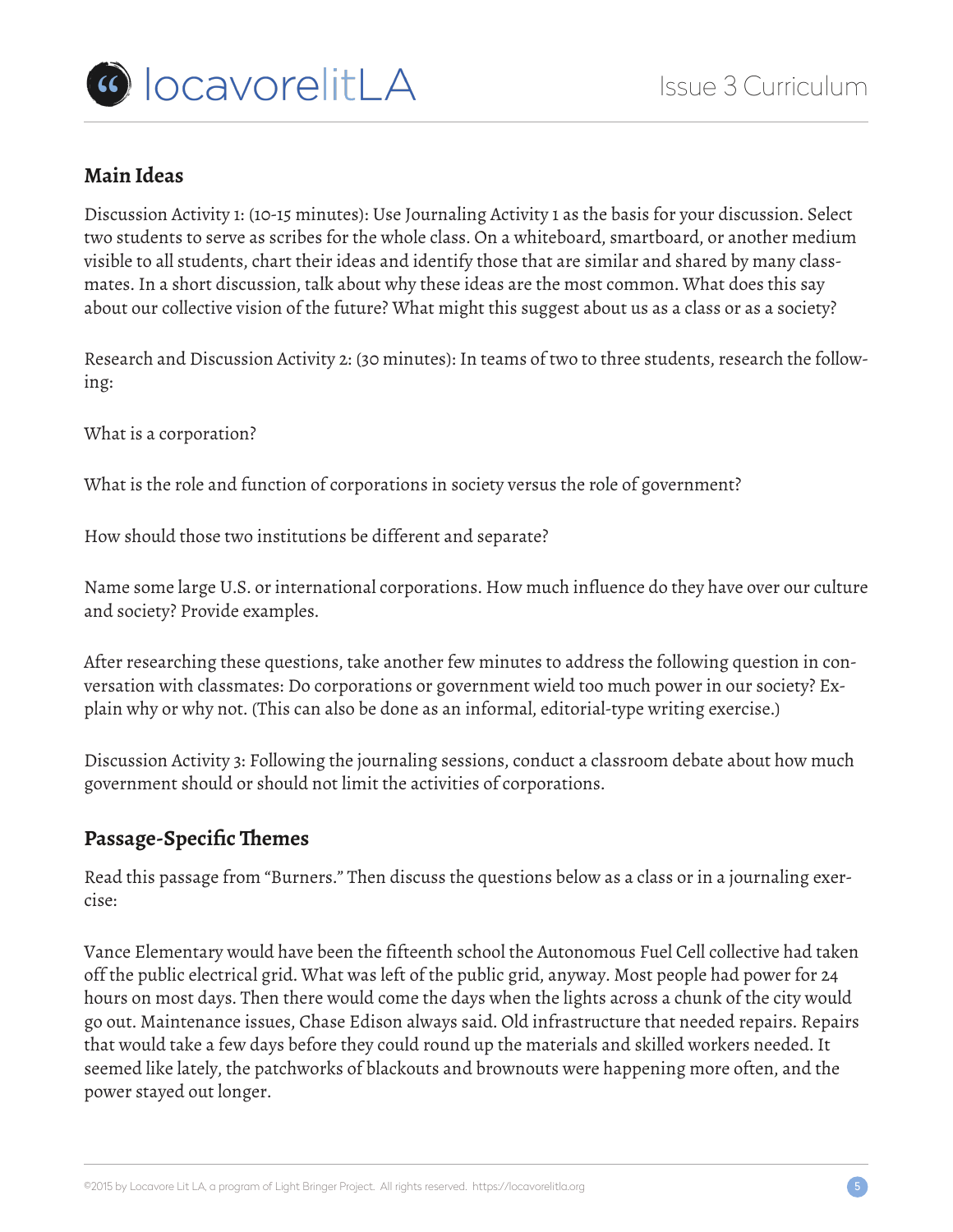

In what ways does this paragraph describe the world of "Burners"? How different is it from today's society? If science fiction is a genre that predicts the future as a way to analyze the present, what do you think Mauldin is saying about life in today's society?

#### **Universal Themes**

"Burners" presents a dystopian world in which Marcus and his friends resist the oppression of the power company by living and working outside the rules of Chase Edison. Can you think of other examples from history, literature, or film in which underground resistance groups struggle to improve life under a dictatorship or other power monopoly?

Brainstorm a list of responses in your journal, then share some of your thoughts in a class discussion.

### **Key Vocabulary**

Definitions are very context-dependent. Make sure that any definitions you look up or work from are the ones that most correctly fit in the context of the story.

| Level One      | <b>Level Two</b> | <b>Level Three</b>      |
|----------------|------------------|-------------------------|
| foliage        | rangy            | flimsy                  |
| clenched       | apprentice       | vostikanutyun (Russian) |
| salvage        | cacophonous      | syncopation             |
| noncommittally | implicated       | detritus                |
| plausible      | intervals        | frenetic                |
| integrity      | threadbare       | power grid              |
|                | perseverance     | solar panels            |
|                |                  | nondescript             |

### **Vocabulary Activities**

1. "Burners" incorporates many technical, electronic, and computer terms such as "inverter," "grid," and "circuit." What do these objects do, and how do they affect our everyday lives? How does the use of familiar technical words affect our understanding of what Marcus and his friends are doing?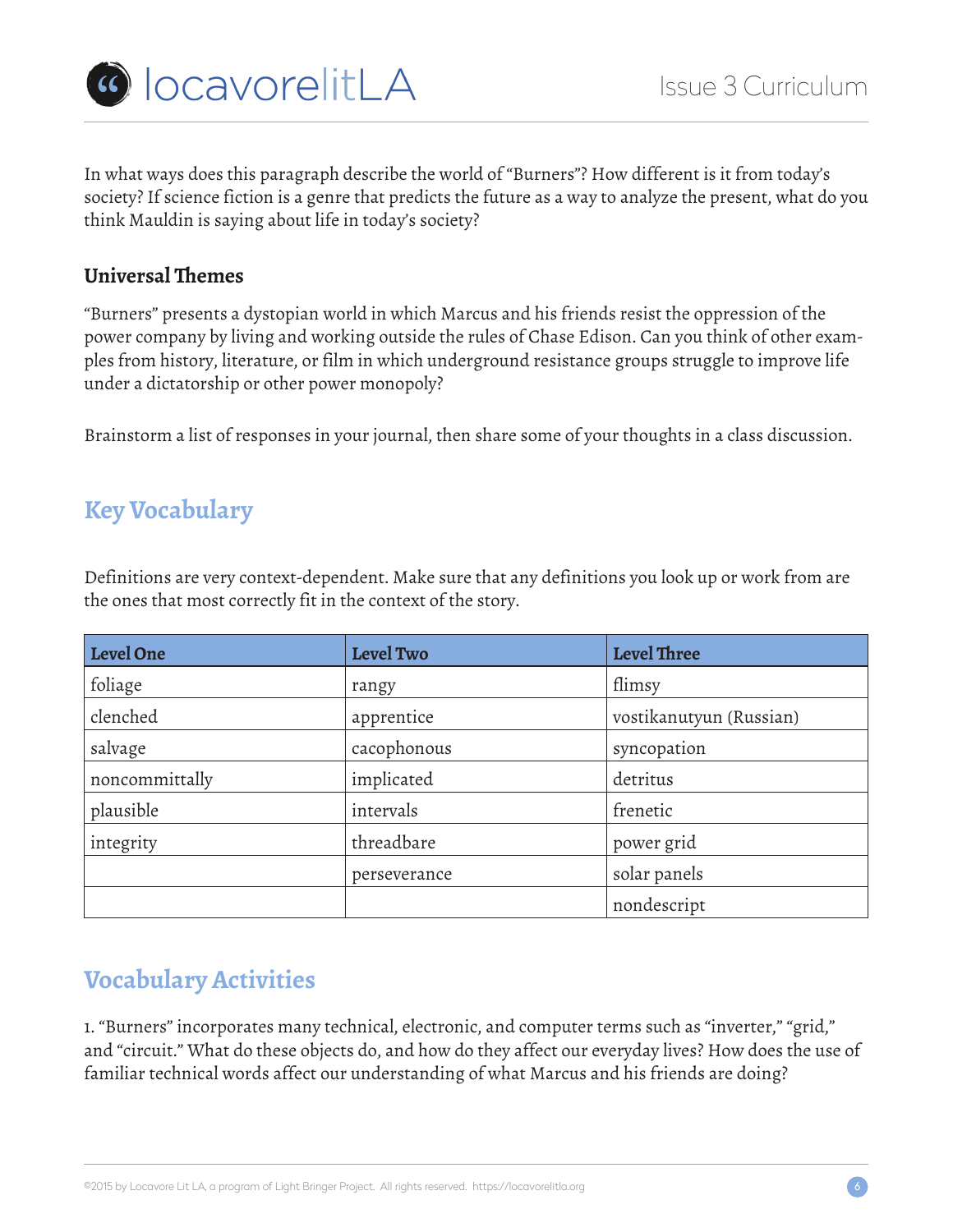

2. In telling the story, Mauldin incorporates slang words such as "burner" and "fixie." Can you identify the origin of these slang words? Why does Mauldin include them in the story? What effect does the use of slang terms have on our perception of the characters and setting? (Search for other examples of these terms in use.)

3. There are many Spanish words mixed throughout the story. In what situations does Marcus use Spanish words? What does his use of Spanish and his fluid code-switching tell us about him? What multiple meanings can you identify in the word"inocente, " which is used to describe the altered iPods?

4. How, exactly, do solar panels work, and how are they used? Research and write a short expository essay about solar panels and the generation of solar energy.

## **Post-Reading Class Discussion Options**

- 1. Can you imagine a time when the government has total jurisdiction over our power and communication channels, which it uses to control its citizens with fear and threat? What would it be like to live in that society?
- 2. Research then discuss the difference between a private corporation and a public utility. Then, identify other industries in which there are both private and public sectors.
- 3. What is the difference between guidelines, rules, and laws? Why do we have laws? Identify several laws that you think are good. What purposes do they serve in our society? (And, is there such a thing as a bad law?)
- 4. Chase Edison is presented as a company that does not treat people fairly. In what way does that justify Marcus and his friends' actions, which are technically illegal? Can you think of other situations in which the law is unjust and underground resistance is morally right? (And, what legal methods of resistance exist in the United States?)

## **Text-Dependent Questions**

- 1. What does Mauldin not tell us about this world? If she has left some details unexplained in order to stimulate the reader's imagination, what explanations did you come up with for your unanswered questions?
- 2. When exactly do you think this story takes place? What information in the story gives clues about when it plausibly takes place? What clues has Mauldin left in the text about when the story is set? Do you think you can pin down an exact year for this story?
- 3. Describe the main character, Marcus. What kind of person is he? How is he characterized by his actions and decisions?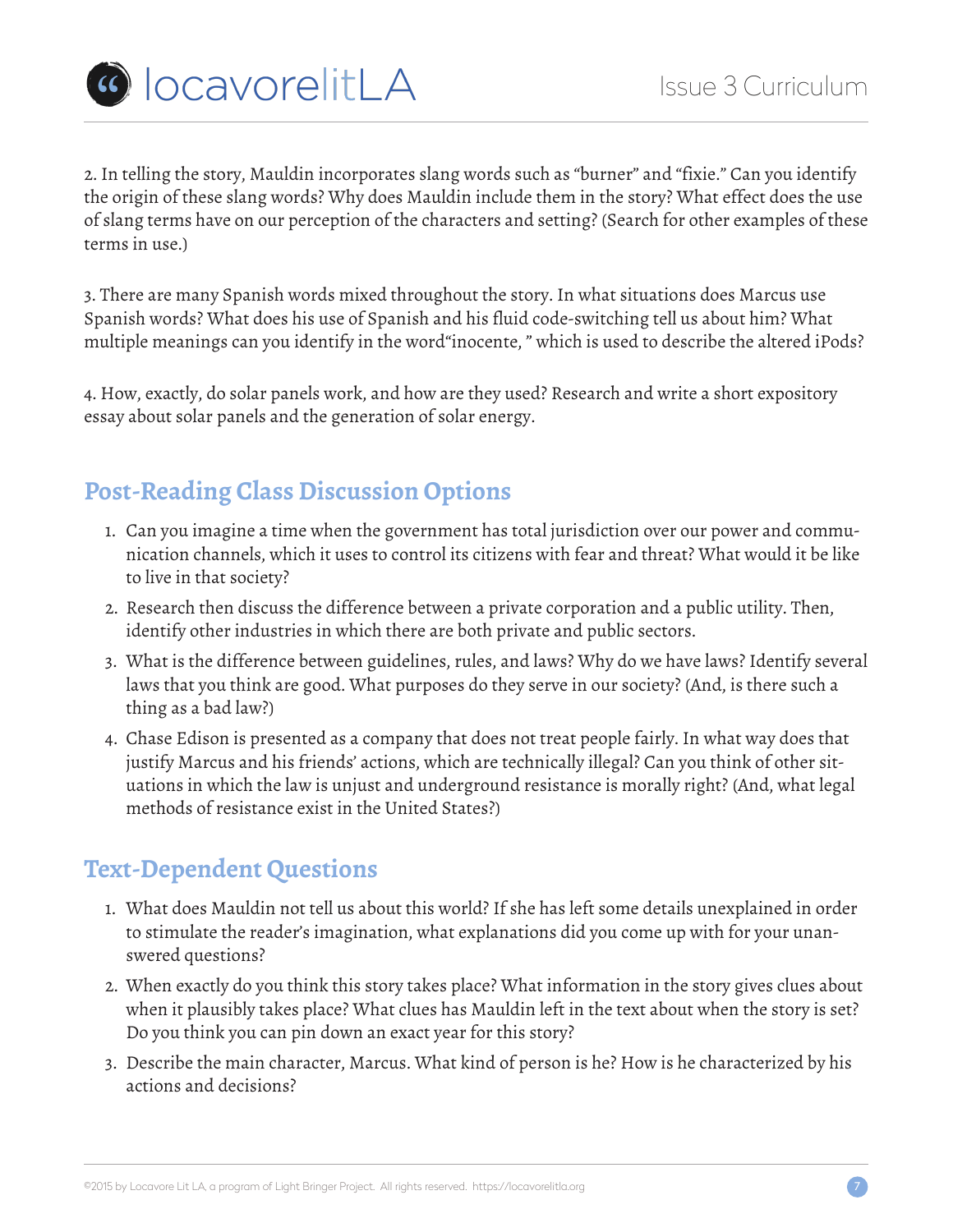- ColocavorelitLA
	- 4. In what way does the author present Marcus and his friends as good people, even though they are breaking the law? Cite specific words and phrases from the text.
	- 5. How is setting important to "Burners"? Find at least two phrases or passages of figurative language that show us where the story is taking place. Be specific. Could this story have taken place in a different setting or time period? Why or why not?
	- 6. How does the artist's illustration of "Burners" relate to the tale? What do the visual elements symbolize about the story?Does the picture make sense for this piece? Why or why not? Discuss.

## **Writing Exercises**

### **Narrative**

Use figurative language to narrate your daily journey through Los Angeles. What streets or areas do you travel through often and by what means of transportation? Create vivid imagery as you take the reader on your daily journey.

### **Descriptive**

Using the scattered clues and explanations from the text supplemented by your imagination, write a detailed description of the process Marcus and his friends go through to create independent solar power sources for themselves and others. (Why do they feel it is necessary to do so?)

### **Analysis**

What role does technology play in setting the tone and unfolding the plot? Provide examples of how technology is essential to the story's events. How is the place Marcus carves out for himself in this world dependent on technology?

### **Comparative**

Does "Burners" remind you of any other science fiction stories or movies? Write a compare and contrast essay explaining how Mauldin's story is similar and different to another story. If necessary, research the character names and details of the other story.

## **Complementary Reading Text**

### **Writing Exercise**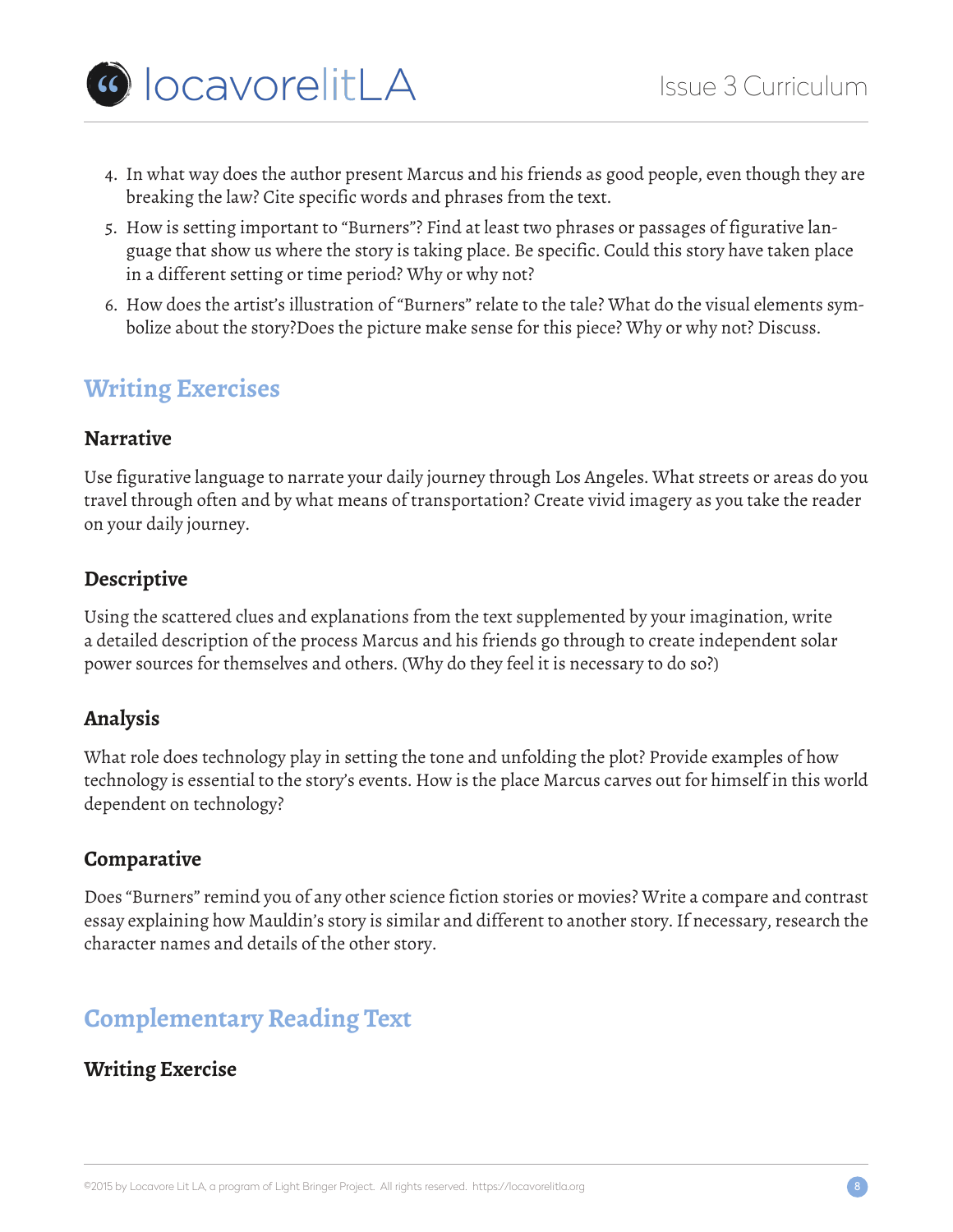

In "Burners," Mauldin describes a future in which all communication is monitored by the government. However, these policies require cooperation from the citizens who either participate in the expected behaviors, enforce the rules, or suffer the consequences. "The Censor" by Argentinian author Luisa Valenzuela is also about a man working for a government that spies on its own people. In an essay, compare and contrast the manner in which the authorities keep control of the people and the way other characters do or do not participate in those policies.

#### **The Censors**

#### *by Luisa Valenzuela*

Poor Juan! He was caught off guard that day and he couldn't realize that what he thought was a stroke of luck was really an accursed trick of fate. Those things happen when you're not careful, and, as sure as you're hearing me, one gets careless very, very often. Juancito let happiness — an otherwise disturbing sentiment — overwhelm him when, from a confidential source, he received Mariana's new address, now in Paris, and he knew that she hadn't forgotten him. Without thinking twice, he sat down at his desk and wrote a letter. The letter. The same one that now prevents him from concentrating on his work during the day and doesn't let him sleep when night comes (what did he put in that letter, what had stuck to that sheet of paper that he sent to Mariana?)

Juan knew there wouldn't be any problem with the text, that the text is irreproachable, innocuous. But the rest? He knows that they probe the letters, sniff them, feel them, read between the lines and their insignificant punctuation, even the accidental stains. He knows that the letters pass from hand to hand through the vast censorship bureaus and that few finally pass the tests and are able to continue their journey. Usually it's a question of months, years if complications arise, a long time in which the freedom and perhaps even the life of the sender and receiver are in suspense. And that's what has our Juan so deeply depressed: the idea that something could happen to Mariana, in Paris, through his fault. Mariana, of all people, who must feel so safe, so a tease there where she always dreamed of living. But he knows that the Secret Commandos of Censorship operate the world over and are granted a large discount on airline fares; therefore, there's nothing to prevent them from going even to the darkest Parisquartier [to] kidnap Mariana and go home convinced of the nobility of their earthly mission.

So you have to outsmart them, you have to do what everyone does: try to sabotage the mechanism, throw sand in the gears, that is, go to the source of the problem in order to obstruct it.

That was the plan when Juan, like so many others, applied to be a censor. Not because of conviction like a few others or because he needed work like still others, no. He applied simply in order to try to intercept his own letter, not at all an original idea, but a comforting one. He was hired immediately, because more censors are needed everyday and there's no time to be squeamish about references.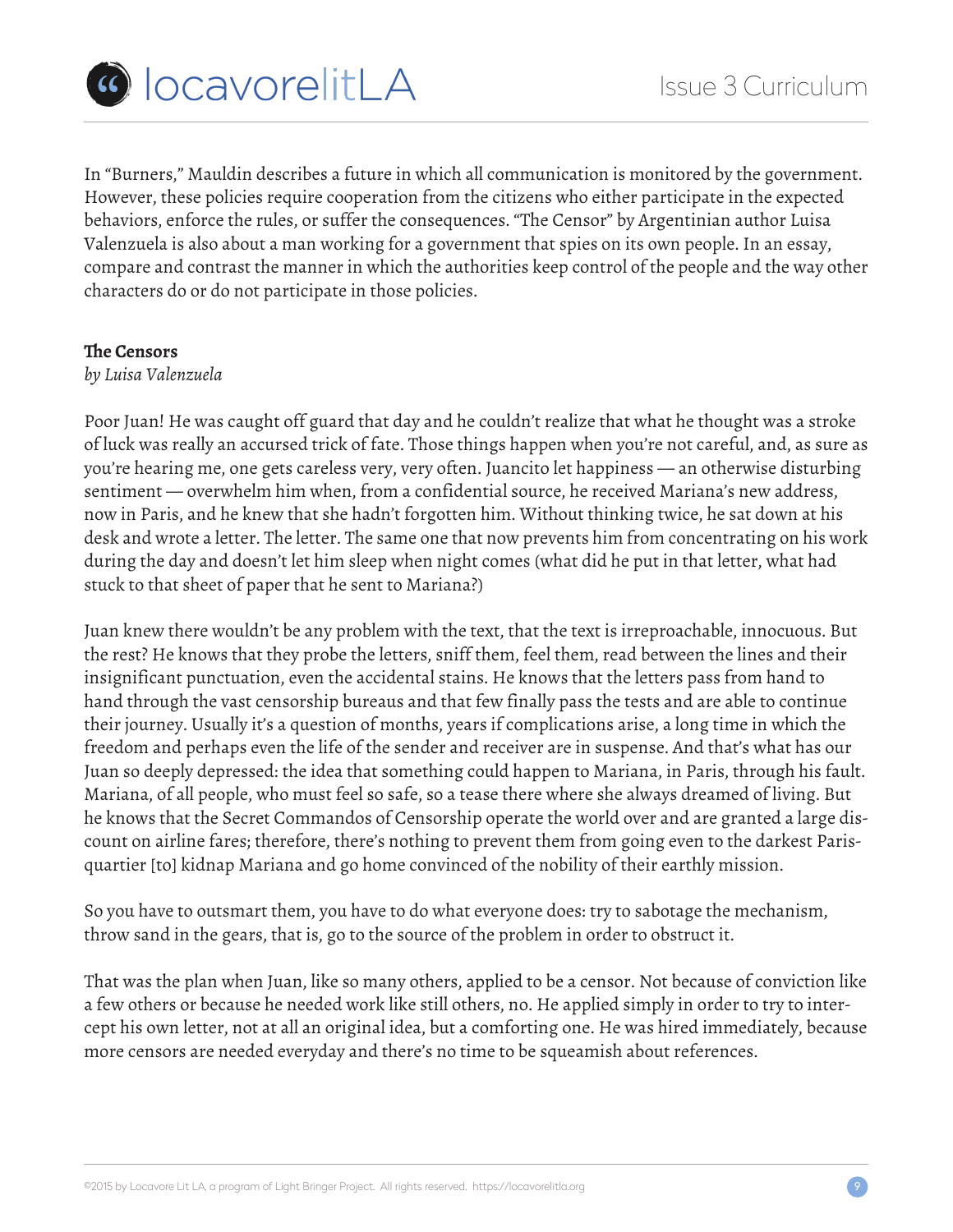

The Directorate of Censorship was aware of the secret motive behind the desire of more than one to work in the bureau, but they were in no condition to be too strict and anyway — [w]hat for? They knew how difficult it would be for those poor innocents to find the letter they were looking for, and even if they did, what importance does a letter or two that slips through the barrier have compared to the others that the new censor would shoot down. That's how our Juan was able to join the Censorship Bureau of the Ministry of Communications.

The building, seen from outside, had a festive air because of the smoked glass that reflected the sky, an air that was in total contrast to the austere atmosphere of its interior. And little by little Juan became accustomed to the climate of concentration which his new work required, and the knowledge that he was doing everything possible for his letter — that is for Mariana —assuaged his anxieties. He wasn't even worried when, the first month, he was assigned to Section K where the envelopes a reopened with painstaking care to see if they contain some explosive.

It's true that on the third day a letter blew a fellow worker's hand off and disfigured his face, but the bureau chief claimed it had been mere negligence on the victim's part and Juan and the other employees could continue working as before, although with much less assurance. At quitting time another fellow worker tried to organize a strike to demand more pay for hazardous work,but Juan didn't participate and after thinking it over a while he denounced him to the authorities in order to be promoted.

Once doesn't form a habit, Juan thought as he left the chief's office, and when they transferred him to Section J where they unfold the letters with infinite care to see if they contain poisonous powder, he felt that he had ascended a step and could therefore return to his healthy habit of not getting involved in external affairs.

From J, thanks to his merits, he rose rapidly until reaching E, where the work became more interesting, for there begins the reading and analysis of the letters. In that Section he could even cherish hopes of coming across his own missive written to Mariana which, judging by the time elapsed, should have reached this level after a very long procession through the other departments.

Little by little there were days when his work so absorbed him that the noble mission that brought him to the Bureau became momentarily blurred. Days of crossing out long paragraphs with red ink, of tossing many letters into the Condemned Basket. Days of horror at the subtle and scheming ways people found to transmit subversive messages. Days of intuition so sharp that behind a simple "the weather is unsettled" or "prices are sky high", he detected the vacillating hand of someone whose secret intention was to overthrow the Government.

So much zeal brought him rapid promotion. We don't know if it made him very happy. In Section B the amount of letters which reached him daily was minimal — very few cleared the previous hurdles — but as compensation he had to read them often, put them under the magnifying glass, look for microdots with the electronic microscope and so tune his sense of smell that upon returning home at night he was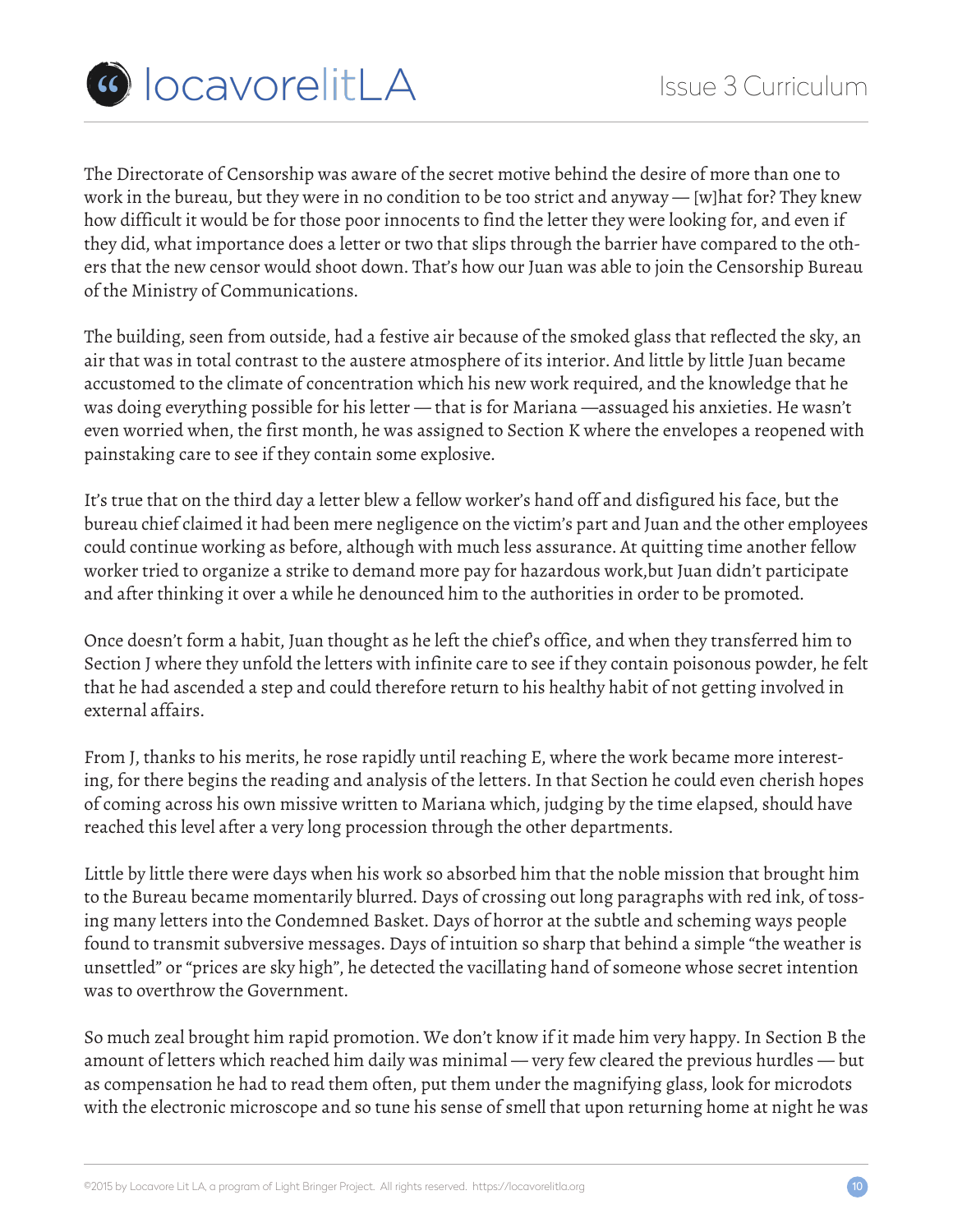

exhausted. He barely managed to heat up some soup, eat some fruit and fall asleep with the satisfaction of having complied with his duty. Only his Sainted Mother worried about him, and tried without success to guide him back onto the right path. She'd say, although it wasn't necessarily true: Lola called, says she's with the girls in the café, that they miss you, are expecting you. But Juan didn't want to have anything to do with nonessentials: any distractions could cause him to lose the astuteness of his senses and he needed the alert, sharp, attentive, tuned, in order to be the perfect censor and detect deceit. His was a true patriotic labor. Self-denying and sublime.

His Basket of Condemned Letters soon became the best nourished but also the most subtle in the whole Censorship Bureau. He was at the point of feeling proud of himself, he was at the point of knowing that he had finally found his true path, when his own letter to Mariana reached his hands. Naturally he condemned it without remorse. And just as naturally he couldn't prevent them from executing him at dawn, one more victim of his devotion to work.

## **Activity Options**

### **Classroom Activity One**

Ask students to design a cellphone even more advanced and technologically capable than the ones that are available now. What can it do? Create a paper or online brochure with pictures, diagrams, and descriptions of its features.

### **Classroom Activity Two**

Break the class into small groups, and ask them to discuss what they infer from "Burners" about oppression by those in power. Was it just the corporations? Was the government involved? How?

Then have each group imagine an oppressive dictatorship in which people's rights are withheld by the government. What rights do we have now that might be withheld?

Give each group a large piece of butcher paper and markers, and designate a recorder to write down the group's ideas. After 10minutes, trade with another group and, using a fresh piece of paper, brainstorm for another 10 minutes about what could be done to either prevent or end such tyranny.

Ask each group to present the oppressive government they were given and their methods of preventing tyranny. Discuss change and revolution in a historic context and methods for implementing nonviolent solutions.

### **Home Activity**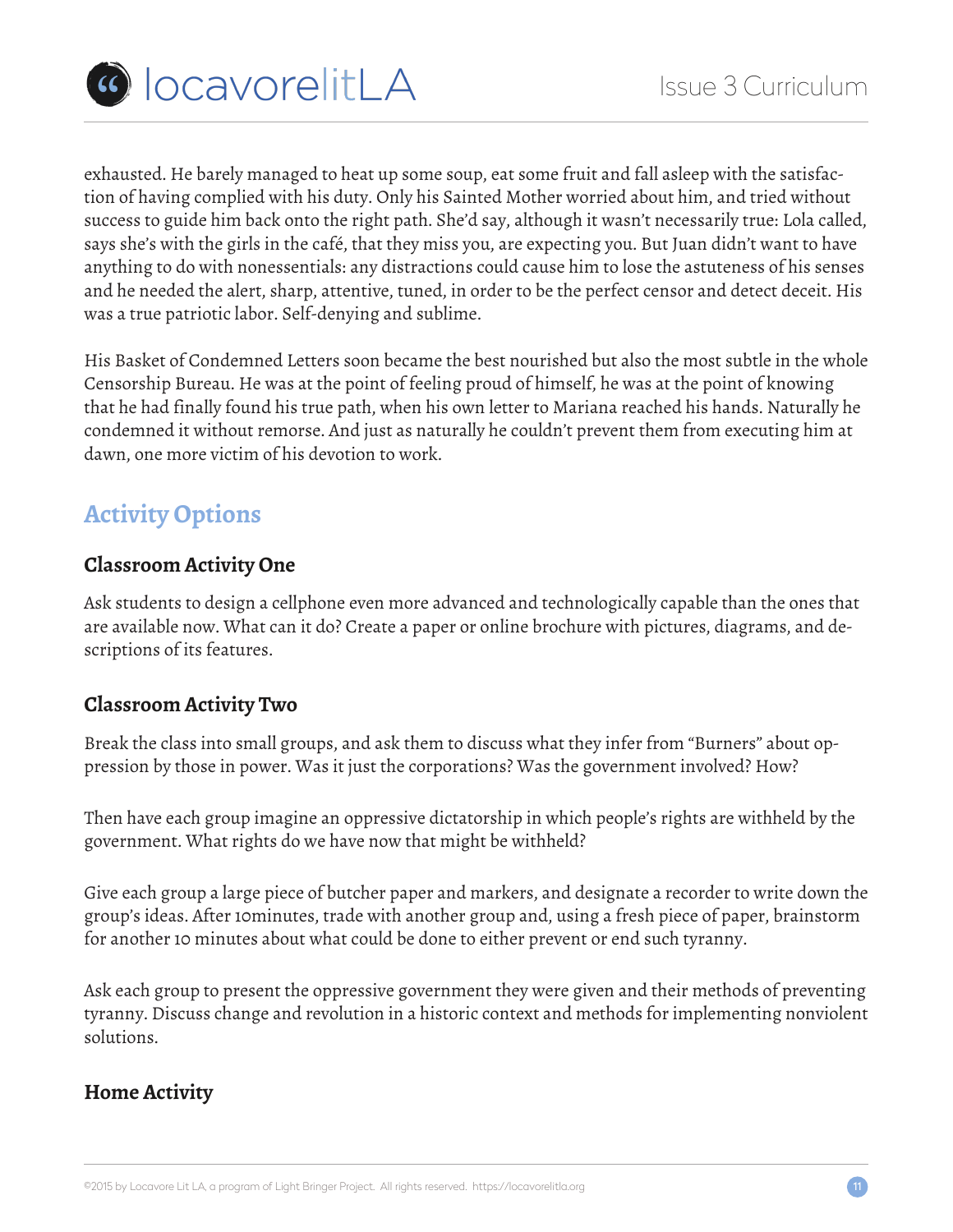

Challenge students to find and dismantle an old electronic item and see if they can alter, or at least reassemble, the item over the course of a week. Ask them to discover resources they might use to learn about the way this item is put together (e.g., manuals,chat rooms, family).

Ask students to write daily journal entries describing their efforts. Host a mini-Science Fair where students display their objects and their journals and explain them to one another.

### **Guest Speaker**

Invite an engineering-hacktivist (or a mobile-focused or web-based software developer) to talk with the class about how someone like Marcus might actually set up the solar panels described in the story, or how cell phones might be encoded to stay out of the notice of government or powerful corporations.

OR

Invite a local elected official to speak to the class about what government regulation is and how regulation of business functions in American society. Include discussion of their work, as well as the local government's role in ensuring people have access to basic services and maintaining of public spaces.

OR

Invite the author and/or illustrator to speak with the class about reasons for writing the story or their interpretation of events in the story.

### **Field Trip**

List the Los Angeles neighborhoods described in "Burners." Next, create a map of the routes Marcus takes throughout the city. Then, take a trip to one of the neighborhoods, such as Little Tokyo or Echo Park. Afterwards, write about the experience. Did the author describe the neighborhood well? How is it similar and different to what you read in the story?

OR

Tour a rooftop solar panel installation or production company in Southern California. Learn all about solar panels and how they work, including raw materials and components, manufacture and production, sales and distribution, cost, installation,customer base, product longevity, government regulations and laws, challenges from large fossil fuel using/mining companies,environmental benefits, and more.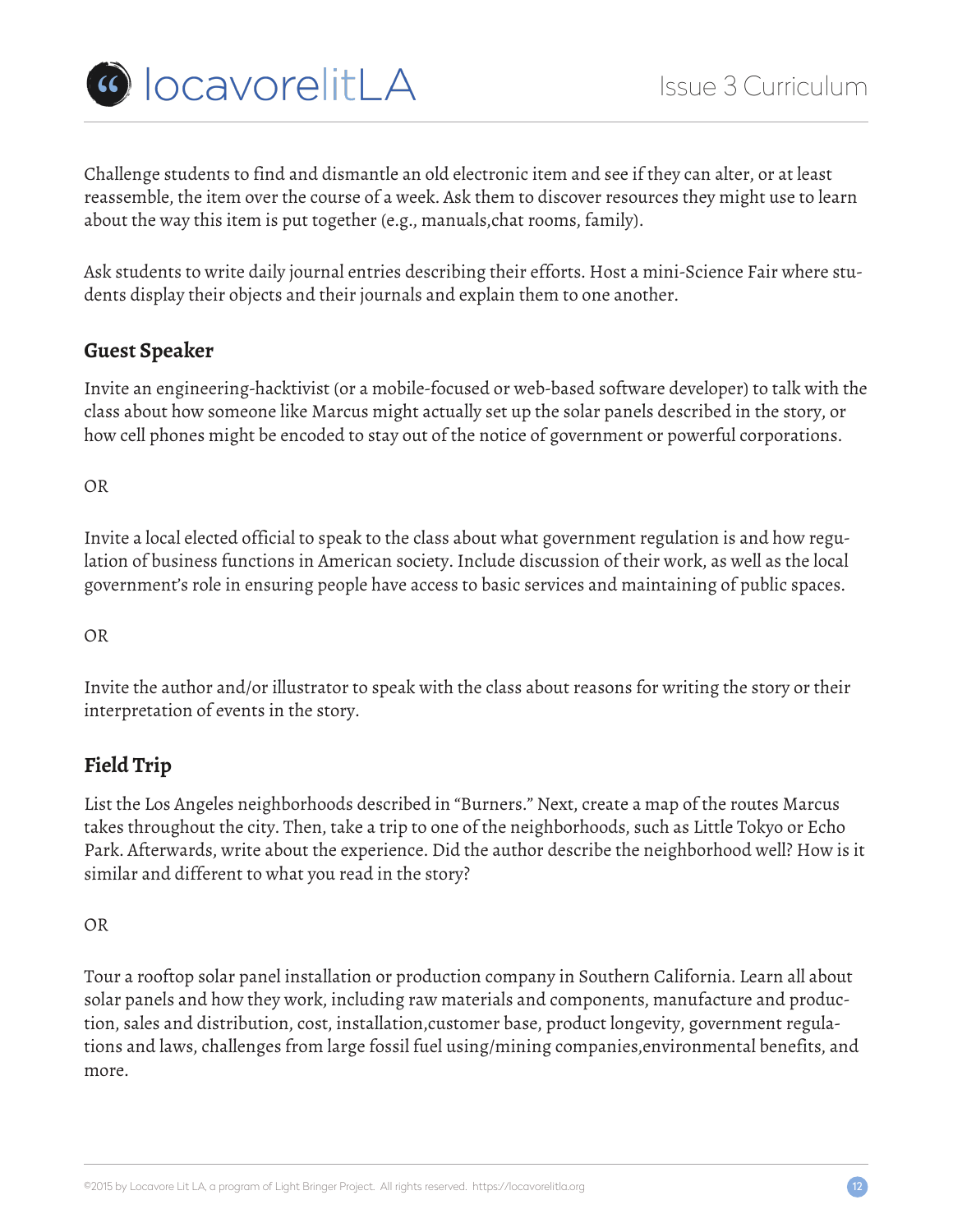# **TEST PREPARATION COMPONENT**

### **Writing Exercise:**

In Bronwyn Maudlin's dystopian world, what is the role of one's physical appearance? Paying close attention to how the characters choose to present themselves, and citing the story, write a one-page essay exploring the consequences and/or the benefits of not fitting in. Are the stakes higher than those in contemporary Los Angeles? Why or why not? Do not write an introduction or conclusion paragraph to your essay.

### **Revision Activity:**

Switch papers with a classmate. After reading a classmates' paper, write an introduction and conclusion to their piece. Your challenge is to preserve the writer's own voice while introducing, clarifying, and summarizing their paper. You may alter the structure or syntax of the piece for clarity, but preserve the first author's ideas.

# **COMMON CORE STANDARDS REFERENCE**

*This story and its exercises are appropriate for 9-12th grade. Ninth-grade standards are cited.*

## **Pre-Reading & Themes Activity Options**

CCSS.ELA-LITERACY.SL.9-10.1: Initiate and participate effectively in a range of collaborative discussions (one-on-one, in groups, and teacher-led) with diverse partners on grades 9-10 topics, texts, and issues, building on others' ideas and expressing their own clearly and persuasively.

CCSS.ELA-LITERACY.SL.9-10.1.C: Propel conversations by posing and responding to questions that relate the current discussion to broader themes or larger ideas; actively incorporate others into the discussion; and clarify, verify, or challenge ideas and conclusions.

CCSS.ELA-LITERACY.SL.9-10.1.D: Respond thoughtfully to diverse perspectives, summarize points of agreement and disagreement, and, when warranted, qualify or justify their own views and understanding and make new connections in light of the evidence and reasoning presented.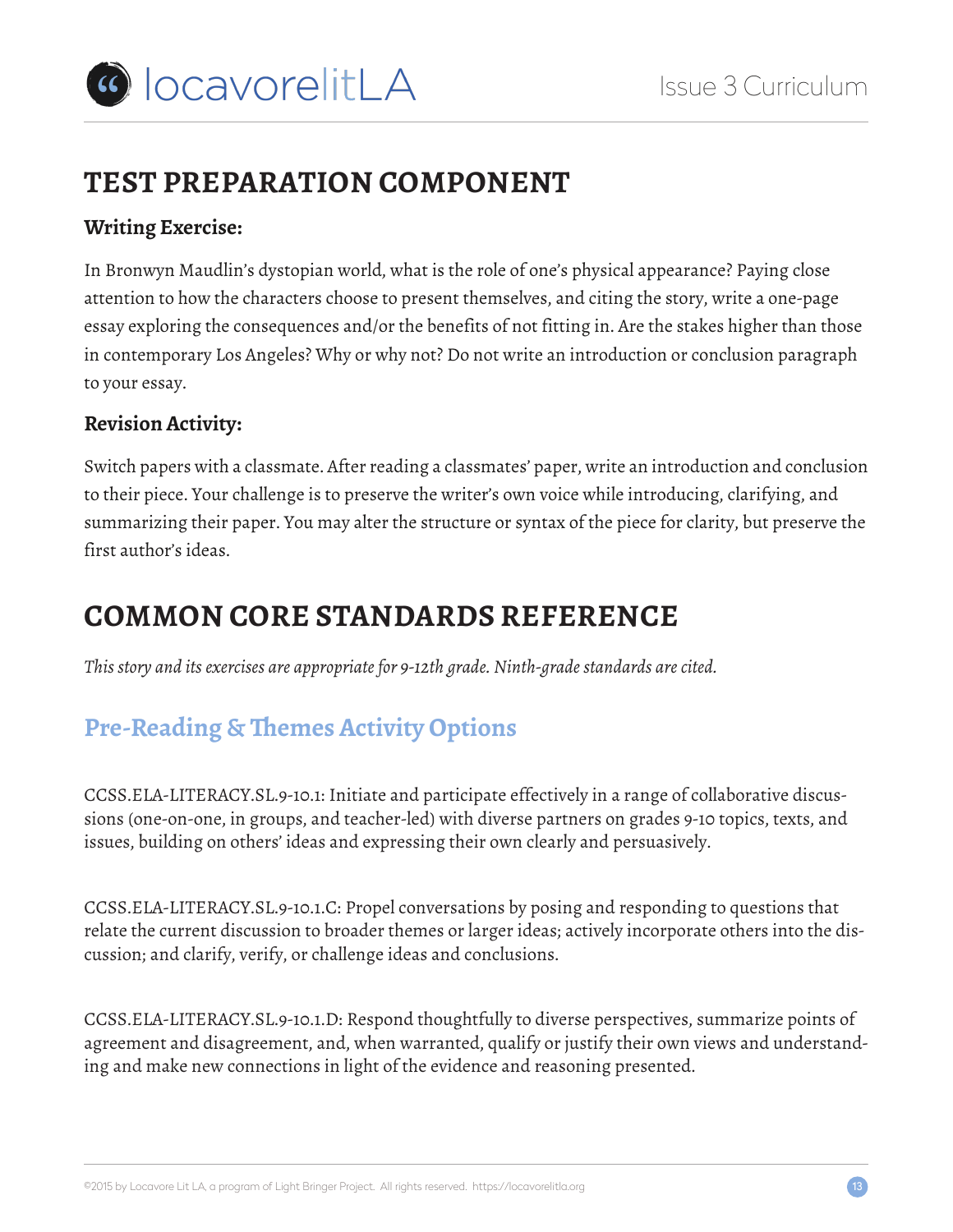

CCSS.ELA-LITERACY.W.9-10.4: Produce clear and coherent writing in which the development, organization, and style are appropriate to task, purpose, and audience. (Grade-specific expectations for writing types are defined in standards 1-3 above.)

CCSS.ELA-LITERACY.W.9-10.7: Conduct short as well as more sustained research projects to answer a question (including a self-generated question) or solve a problem; narrow or broaden the inquiry when appropriate; synthesize multiple sources on the subject, demonstrating understanding of the subject under investigation.

## **Vocabulary Activity Options**

CCSS.ELA-LITERACY.L.9-10.4 Determine or clarify the meaning of unknown and multiple-meaning words and phrases based on grades 9-10 reading and content, choosing flexibly from a range of strategies.

CCSS.ELA-LITERACY.L.9-10.4.A Use context (e.g., the overall meaning of a sentence, paragraph, or text; a word's position or function in a sentence) as a clue to the meaning of a word or phrase.

CCSS.ELA-LITERACY.L.9-10.5 Demonstrate understanding of figurative language, word relationships, and nuances in word meanings.

CCSS.ELA-LITERACY.W.9-10.4: Produce clear and coherent writing in which the development, organization, and style are appropriate to task, purpose, and audience. (Grade-specific expectations for writing types are defined in standards 1-3 above.)

CCSS.ELA-LITERACY.W.9-10.7: Conduct short as well as more sustained research projects to answer a question (including a self-generated question) or solve a problem; narrow or broaden the inquiry when appropriate; synthesize multiple sources on the subject, demonstrating understanding of the subject under investigation.

## **Post-Reading Class Discussion Options**

CCSS.ELA-LITERACY.SL.9-10.1: Initiate and participate effectively in a range of collaborative discussions (one-on-one, in groups, and teacher-led) with diverse partners on grades 9-10 topics, texts, and issues, building on others' ideas and expressing their own clearly and persuasively.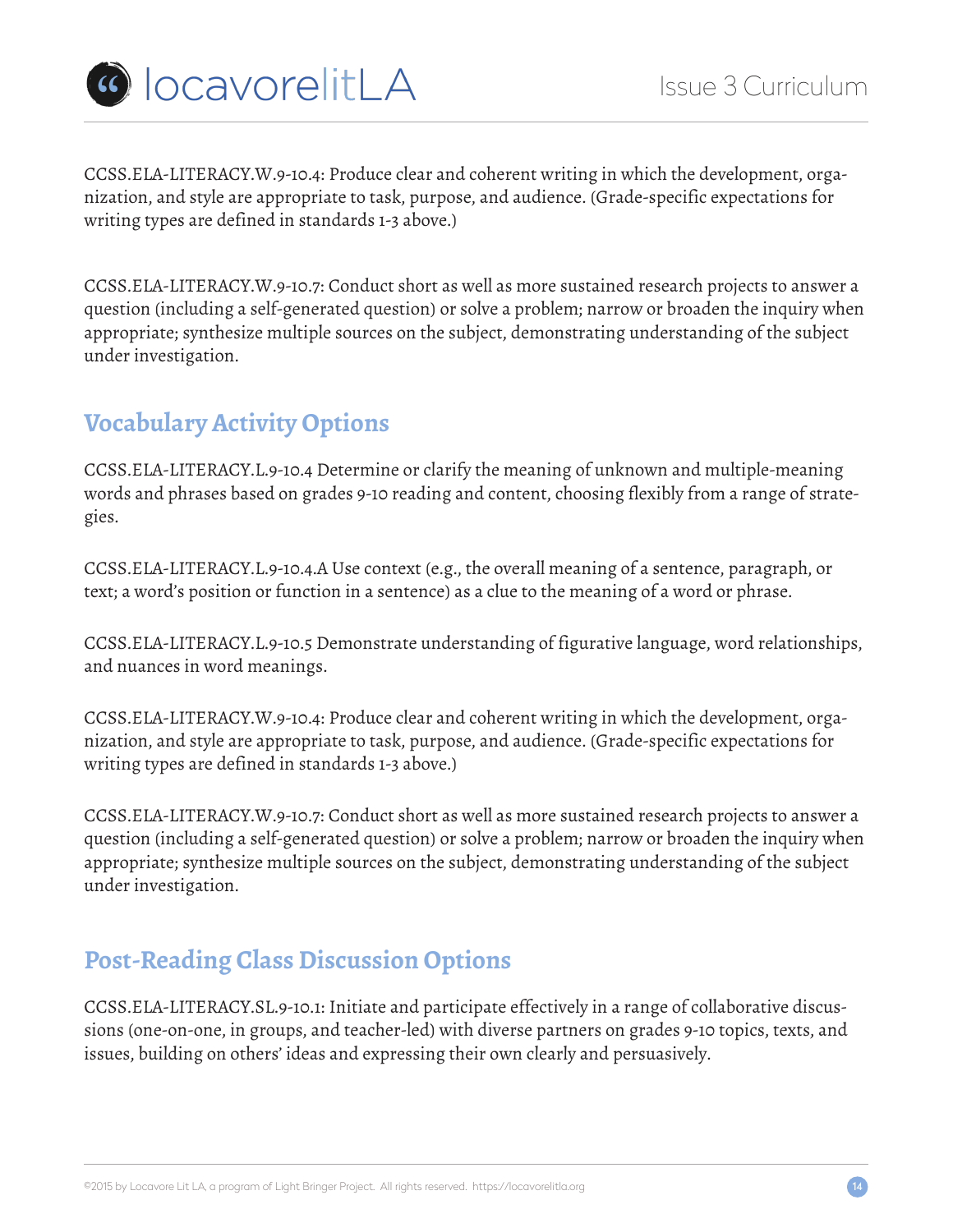

CCSS.ELA-LITERACY.SL.9-10.1.C: Propel conversations by posing and responding to questions that relate the current discussion to broader themes or larger ideas; actively incorporate others into the discussion; and clarify, verify, or challenge ideas and conclusions.

CCSS.ELA-LITERACY.SL.9-10.1.D: Respond thoughtfully to diverse perspectives, summarize points of agreement and disagreement, and, when warranted, qualify or justify their own views and understanding and make new connections in light of the evidence and reasoning presented.

CCSS.ELA-LITERACY.L.9-10.5 Demonstrate understanding of figurative language, word relationships, and nuances in word meanings.

CCSS.ELA-LITERACY.L.9-10.4 Determine or clarify the meaning of unknown and multiple-meaning words and phrases based on grades 9-10 reading and content, choosing flexibly from a range of strategies.

CCSS.ELA-LITERACY.W.9-10.7: Conduct short as well as more sustained research projects to answer a question (including a self-generated question) or solve a problem; narrow or broaden the inquiry when appropriate; synthesize multiple sources on the subject, demonstrating understanding of the subject under investigation.

## **Text-Dependent Question Options**

CCSS.ELA-LITERACY.RL.9-10.1: Cite strong and thorough textual evidence to support analysis of what the text says explicitly as well as inferences drawn from the text.

CCSS.ELA-LITERACY.W.9-10.4: Produce clear and coherent writing in which the development, organization, and style are appropriate to task, purpose, and audience. (Grade-specific expectations for writing types are defined in standards 1-3 above.)

CCSS.ELA-LITERACY.W.9-10.7: Conduct short as well as more sustained research projects to answer a question (including a self-generated question) or solve a problem; narrow or broaden the inquiry when appropriate; synthesize multiple sources on the subject, demonstrating understanding of the subject under investigation.

CCSS.ELA-LITERACY.W.9-10.9: Draw evidence from literary or informational texts to support analysis, reflection, and research.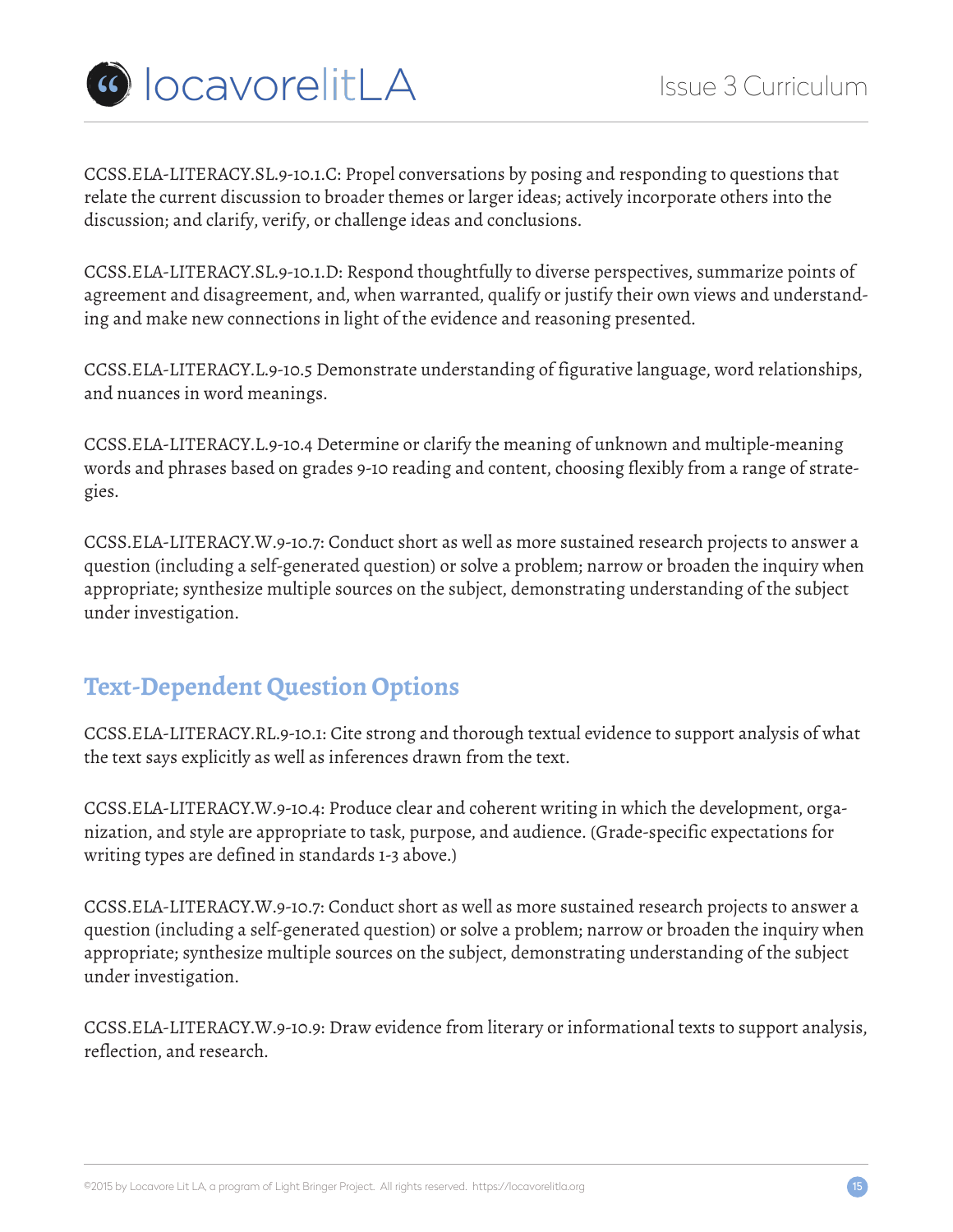

CCSS.ELA-LITERACY.L.9-10.4 Determine or clarify the meaning of unknown and multiple-meaning words and phrases based on grades 9-10 reading and content, choosing flexibly from a range of strategies.

CCSS.ELA-LITERACY.L.9-10.5 Demonstrate understanding of figurative language, word relationships, and nuances in word meanings.

## **Writing Exercise Options**

CCSS.ELA-LITERACY.W.9-10.3: Write narratives to develop real or imagined experiences or events using effective technique,well-chosen details, and well-structured event sequences.

CCSS.ELA-LITERACY.W.9-10.3.A: Engage and orient the reader by setting out a problem, situation, or observation, establishing one or multiple point(s) of view, and introducing a narrator and/or characters; create a smooth progression of experiences or events.

CCSS.ELA-LITERACY.W.9-10.3.D: Use precise words and phrases, telling details, and sensory language to convey a vivid picture of the experiences, events, setting, and/or characters.

CCSS.ELA-LITERACY.W.9-10.4: Produce clear and coherent writing in which the development, organization, and style are appropriate to task, purpose, and audience. (Grade-specific expectations for writing types are defined in standards 1-3 above.)

CCSS.ELA-LITERACY.W.9-10.7: Conduct short as well as more sustained research projects to answer a question (including a self-generated question) or solve a problem; narrow or broaden the inquiry when appropriate; synthesize multiple sources on the subject, demonstrating understanding of the subject under investigation.

## **Complementary Reading Text Writing Exercise**

CCSS.ELA-LITERACY.W.9-10.4: Produce clear and coherent writing in which the development, organization, and style are appropriate to task, purpose, and audience. (Grade-specific expectations for writing types are defined in standards 1-3 above.)

CCSS.ELA-LITERACY.RL.9-10.1: Cite strong and thorough textual evidence to support analysis of what the text says explicitly as well as inferences drawn from the text.